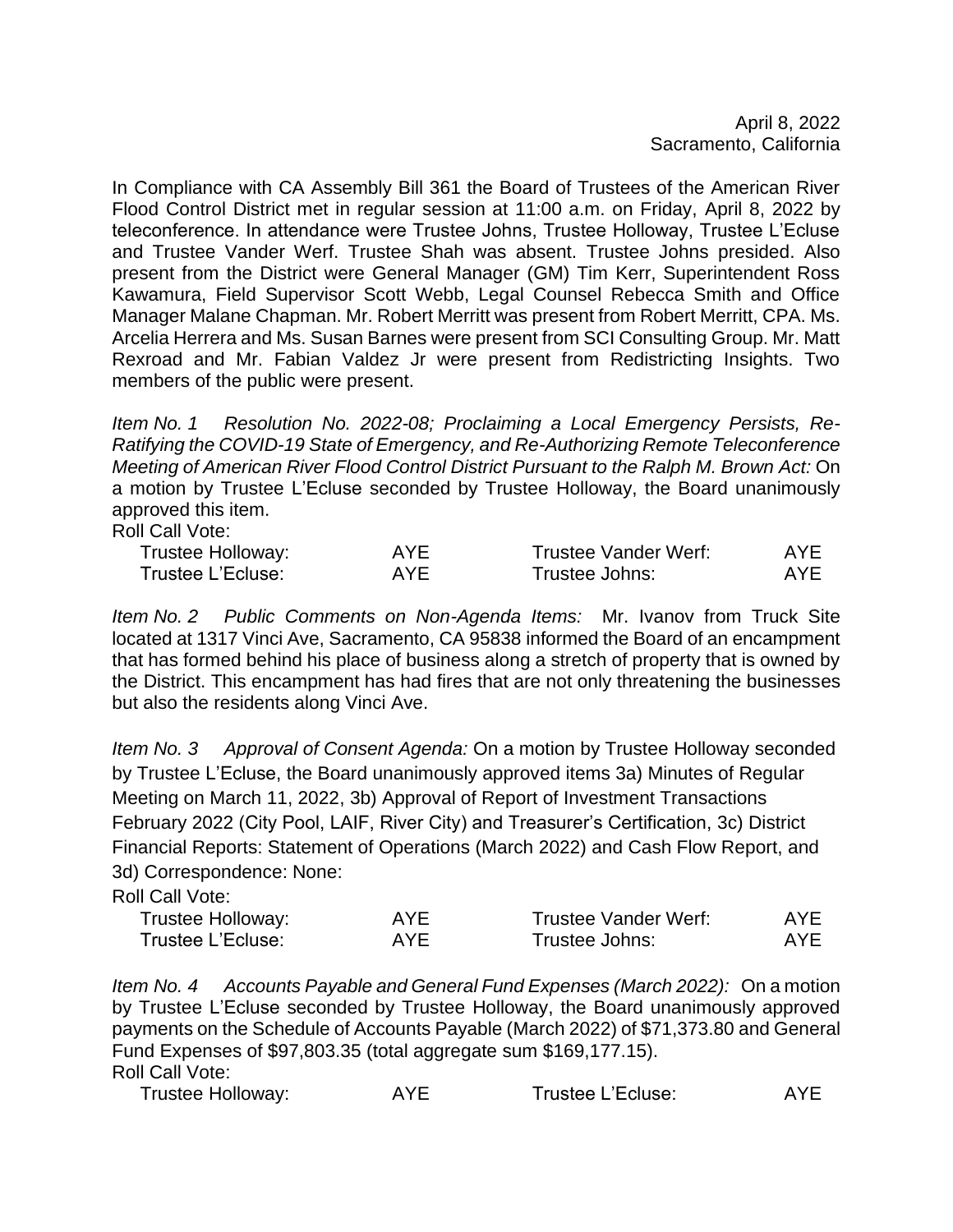*Item No. 5 District Transition to By-District Elections:*

- *a)* Redistricting Insights
- *b)* SCI Consulting Group

Both groups presented to the Board about their proposal to take the District to By-District elections.

*Item No. 6 Return to In-Person Meeting*: Legal Counsel Smith explained to the Board that AB 361 was still in effect, however Sacramento County has returned to in-person meetings. On a motion by Trustee Holloway seconded by Trustee L'Ecluse, the Board agreed to conduct hybrid meetings until further notice.

Roll Call Vote:

| Trustee Holloway: | AYE. | Trustee Vander Werf: | AYE |
|-------------------|------|----------------------|-----|
| Trustee L'Ecluse: | AYE  | Trustee Johns:       | AYF |

*Item No. 7 FY 2020-2021 Audit:* Trustee Vander Werf reported to the Board that there were no significant findings in the audit and by recommendation of the finance committee to approve the audit. Following explanations by staff and on a motion by Trustee Holloway seconded by Trustee Vander Werf, the Board unanimously approved this item.

Roll Call Vote*:*

| Trustee Holloway: | AYE. | Trustee Vander Werf: | AYE. |
|-------------------|------|----------------------|------|
| Trustee L'Ecluse: | AYE. | Trustee Johns:       | AYE. |

At 12:03 p.m. the Trustees met in closed session with District Counsel Smith and GM Kerr.

*Item No. 8 Conference with Legal Counsel – Anticipated Litigation: Government Code 54956.9(b) – One Case*

The Trustees returned to open session at 12:23 p.m. and GM Kerr reported that the Board rejected the claim.

*Item No. 9 Administrative Staff Reports:*

- a) *General Manager Tim Kerr reported on the following:*
	- General Manager's February Meeting Summary: CalTrans AR Bridge Project Coordination meeting and CA Central Valley Flood Protection Board meeting were discussed;
	- Lathrop Way Encampments Update;
	- Arcade Creek Erosion Repairs Update;